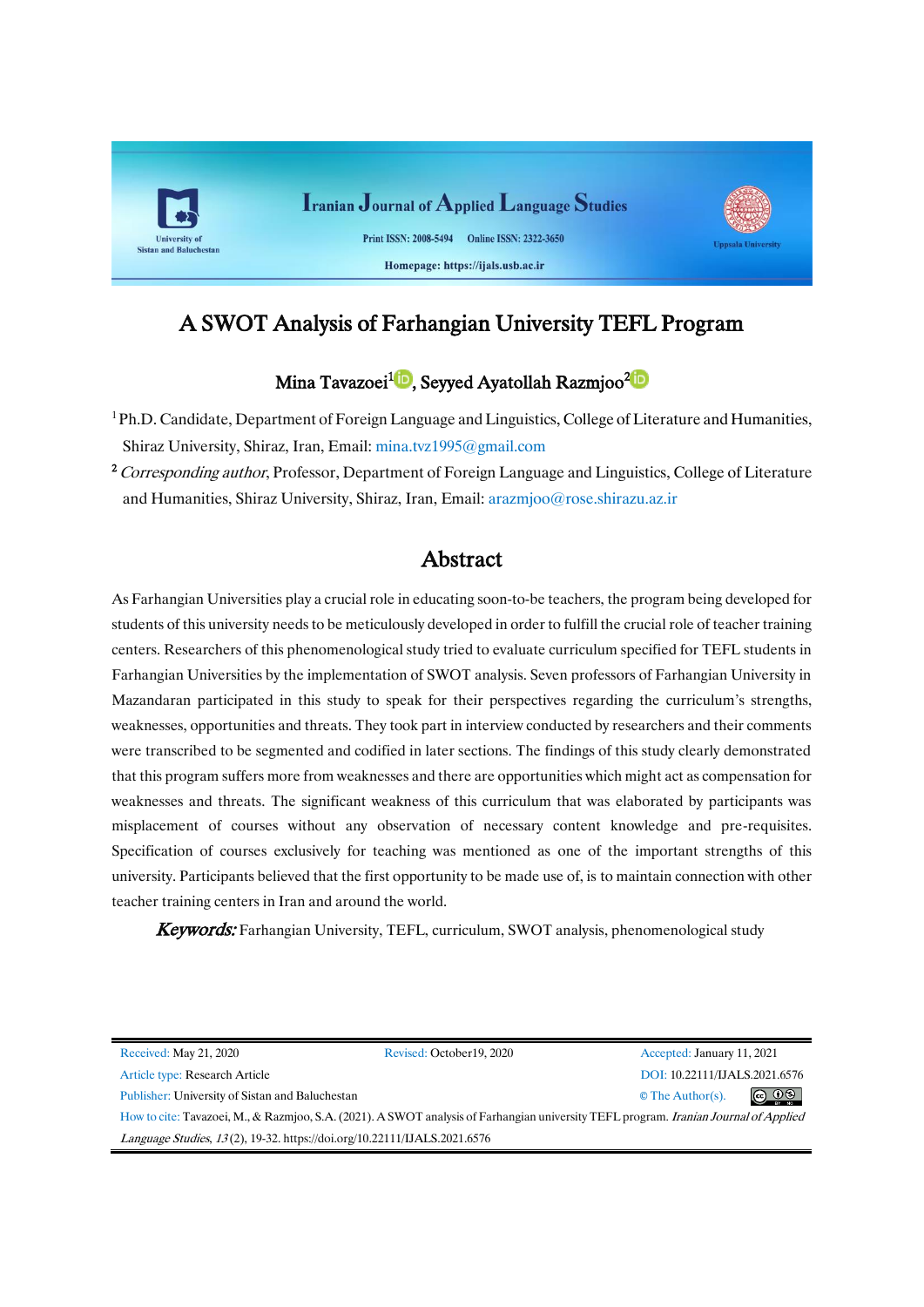# 1. Introduction

Farhangian Teacher Education Universities (FTEU) play a substantial role in enhancing the level of teacher education in Iran. Regarding the fact that they are the only type` of the university in which their graduate students will be employed in the ministry of education directly, the procedures employed by decision-makers in order to train individuals with this regard should be conducted meticulously. One factor that should be taken into consideration is the program being developed in these universities. As a TEFL student of one of these teacher training centers, and due to 4 years of experience teaching at schools the researcher is eager to evaluate the program being designed for TEFL students in Farhangian University.

According to Razmjoo and Nouhi (2014) by centering attention on testing and evaluating language students the issue of measuring the effectiveness of the program being developed has been neglected. Ahmadian Jelodari et al. (2018) in their study regarding the strategic plan of the administration of physical education in Farhangian University clearly concluded that strategic planning will cause strategic decision and consequently, strategic decision will bring success within a program. Los Santos et al. (2018) also, confirmed the role of decision making of a proposed enterprise by strategic planning. Masoumpanah et al. (2017) claimed that as the students enter Farhangian universities are paid by the Ministry of Education so, their educational achievement is important that is related to the importance of the program itself which is the source of students' preparation, and output qualification in future. Also, Alaei and Ershadi (2016) following previous claims believed that a way to make growth and development in a program is by evaluating the program itself. Msila and Setlhako (2013) who tried to gain a deeper understanding of Carol Weiss's theory of change concluded that if the process of evaluating a program is done effectively, it will improve the program itself; and if this improvement is ensured decision making will be influenced as well. Leiber (2017) by emphasizing SWOT as a means of analysis stated that:

…. a SWOT analysis can help develop the assessed entities for further rounds of improved goal achievement, and it usually has an exploratory dimension bringing to the fore aspects which have not been noticed by other means of analysis. This exploratory force originates from the requirement to identify and distinguish explicitly the four different categorization dimensions of processes or structures (p.290).

This study aimed at employing a SWOT analysis of the Farhangian University TEFL program because the significance of educating students to be teachers in schools in near future is apparent; there was a need in order to evaluate programs being developed to gain more insight regarding procedures employed in teacher education.

# 2. Literature Review

Farhangian University as one of the significant teacher training centers in Iran was established in 2012; with more than 68 branches and 58000 enrolled teacher students. It should be mentioned that teacher education program has a long history in Iran, but the emergence of these universities took place recently.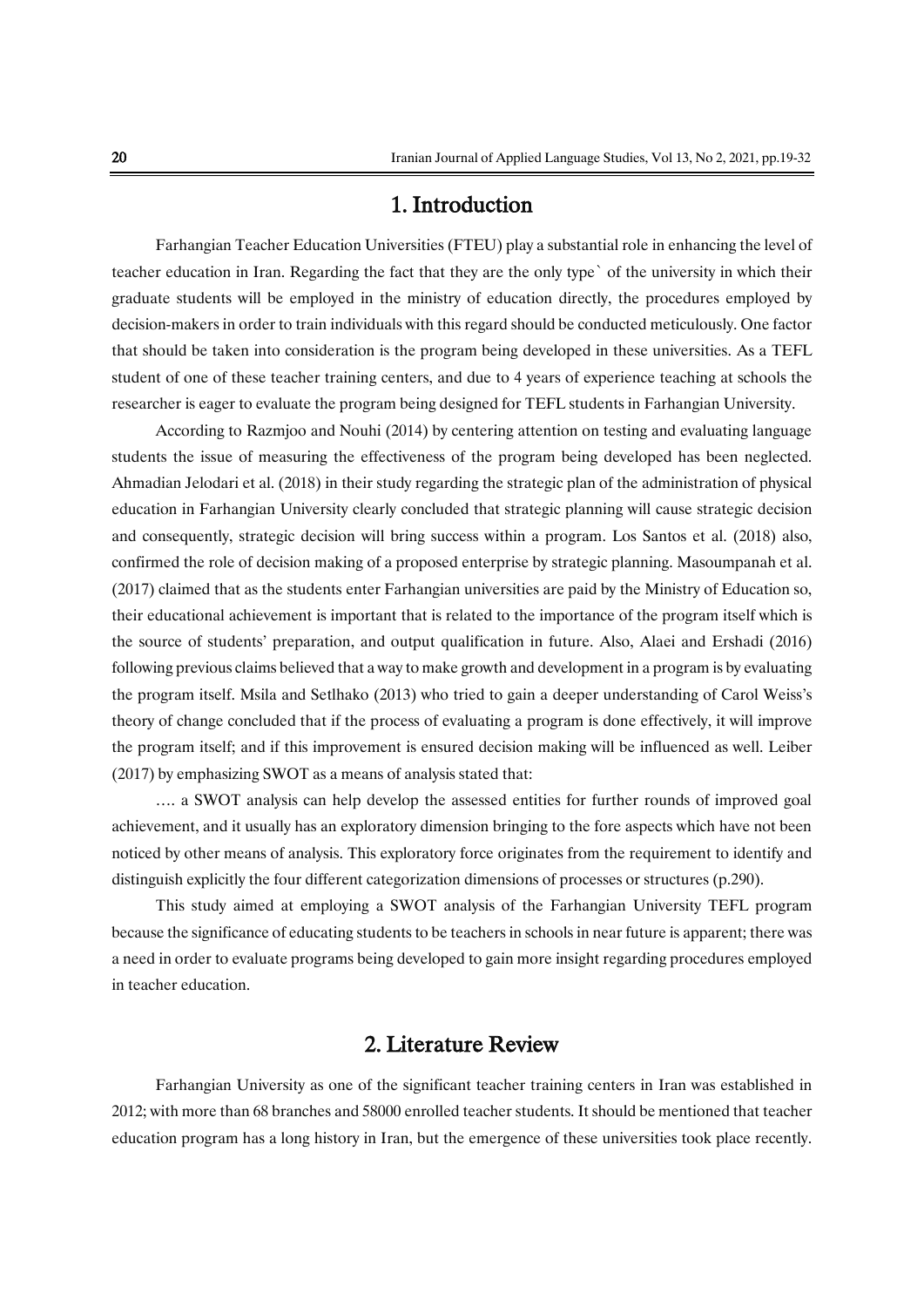These teacher training centers by highlighting the role of the education system in the future history of a country try to provide opportunities in order to train students to be qualified as a teacher after 4 years of study. As provided by Raoof (2000) the significance of teacher training has led many countries to revise their program consequently.

Ulubey et al. (2019) developed a study based on updates with regard to teacher training programs in order to evaluate teacher training programs developed in 2018 in Turkey to see whether the program met the need of training qualified teachers or not. Balbay et al. (2018) also tried to provide suggestions centering around deficiencies in pre-service and in-service teacher training programs. Teacher training in Iran has come through its revisions and changes over time. Estiri (1995) believed that the students graduated from teacher training centers in Iran, claimed that what they learnt was not helpful for later career development; the study which is in line with Kashef (1999) that the applicants studying Physical Education believed that the two of the most important problems in teacher education were lack of practical courses and educational hours. Several studies have emphasized the importance of teacher education and student achievement affecting each other in a positive way (Darling-Hammond, 2000; Felter, 1999; Laczko & Berliner, 2002; Malmir & Bagheri, 2019; Salehizadeh et al., 2020; Ulbey & Basaran, 2019).

Regarding the role of English in our globalized world the evaluation of the TEFL program, especially the one designed in the teacher education system, has its substantial influence on teacher education and students' achievements as well. As stated by Peacock (2009) professionalization of the field of ELT is the result of evaluating these programs. Rea-Dickins and Germaine in 1998 provided a framework for curriculum evaluation by proposing a checklist consisting of 11 questions each one leading to a principle of evaluation. Masoumpanaha et al. (2017) attempted to evaluate the TEFL program in Farhangian University through a mixed-method design. They finally made the point that this program neglected some educational and administrative needs of the learners. In another study investigating the evaluation of EAP programs in Iran,Iranmehr et al.(2018) by employing different methods of data collection like document analysis, expert interview, concluded that EAP programs are in "dire need of reconceptualizing policy-making and practice" (p.171.)

One way of evaluating programs can be done through strategic planning and SWOT analysis. Several researchers put an emphasis on the effectiveness of SWOT in strategic planning (Dickson, 2002; Glaister & Falshaw, 1999; Panagiotou, 2003; Valentin, 2001). Strategic planning is defined by Allison and Kaye (2005) as "a systematic process through which an organization agrees on –and builds commitment among key stakeholders to –priorities that are essential to its mission" (p. 1). Generally, the definition of strategic planning by different scholars implies its improvement role in organizational setting considering key stakeholders (Immordino et al., 2016). A SWOT analysis is one device to accomplish strategic planning. (Orr, 2016).

SWOT consists of Strength, Weakness, Opportunities, Threat; and a SWOT analysis helps in initiating changes in programs and using them for program improvement. Strengths deal with an organization positive point while Weakness implies an organization's area of improvement. Opportunities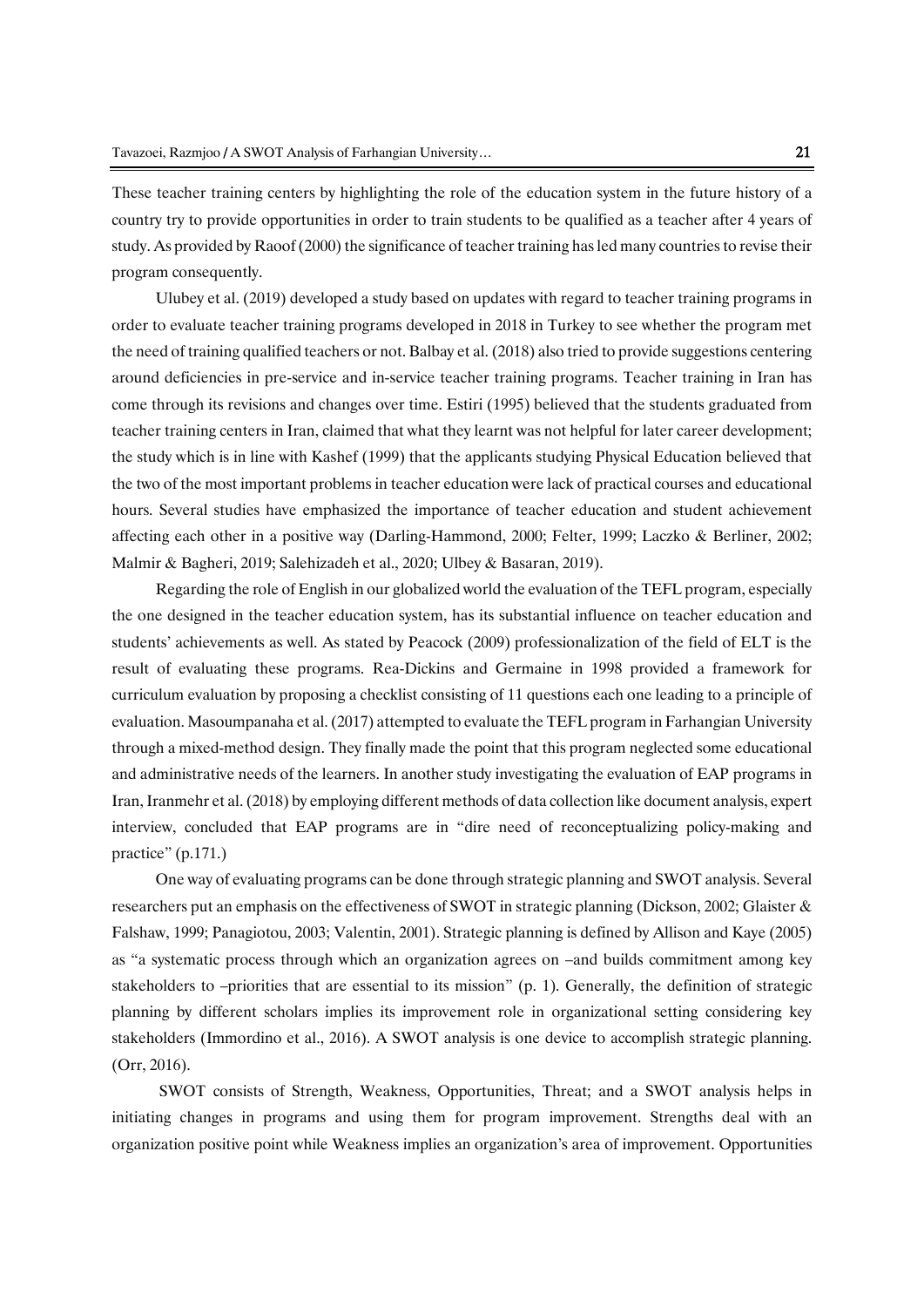and threats are external factors the former means external factors having positive effects that the organization could benefit from. The latter means detrimental factors influencing the organization. Dyson (2004) evaluated SWOT as a model that can be utilized while accompanying newer approaches and techniques.

In order to investigate quality improvement in higher education in developing countries Mensah (2020) employed strategic planning as a framework. He concluded that the effectiveness of planning depends on qualified planners, implementers, monitors, evaluators and other relevant stakeholders. By the emergence of COVID-19 resulting in universities and school closure and a desire for online learning all around the world Halla et al. (2020) developed research regarding this radical change in the educational system of Lebanon, from face-to-face to online learning, and broke down the analysis of online learning and instructor's feedback in Lebanese International University (LIU) into SWOT. In another study focusing on administrators' perspectives of school teachers in different generations (Babyboomers, Generation X, Generation Y) Culp-Roche et al. (2019) made use of a SWOT analysis aiming at determining strengths, weaknesses, opportunities and threats of each generation. The resultsshowed that Babybommers were more disciplined, Generation X more determinant and Generation Y more technology adopted. With regard to studies employing SWOT analysis in Iran, Hashemi et al. (2017) conducted a SWOT analysis for Iranian language institution's development. They came to the conclusion that social events organized by the institute were the most important strength and the books taught was the most important weaknesses of institutes. Razmjoo and Nouhi (2014) by employing SWOT analysis tried to evaluate junior high school program in Iran. Making use of interviewing and Grounded Theory they reached to the point that the program's weaknesses and threats were more noticeable than opportunities and strength. Hassankhah (2016) by case study of e-TEFL programs in one of Gilan's state university by employing SWOT analysis, concluded that e-TEFL had some achievements in this university but there still remains some areas in needs of improvement.

Although some research are conducted in the area of teacher education and program evaluation the review of literature depicted a gap in studies related to TEFL program evaluation in Farhangian University by the use of SWOT analysis. Consequently, the researchers tried to fill the gap by conducting this study.

# 3. Objectives of the Study

Using strategic planning, this study attempted to evaluate the TEFL program in Farhangian universities of Iran considering strengths, weaknesses, opportunities and threats by investigating perspectives of Farhangian university's professors. Based on the importance of these universities in playing roles in the educational system of the country, as well as the significance of the program being developed, the researcher tried to represent a clear picture of the program, and also the potential opportunities and threats.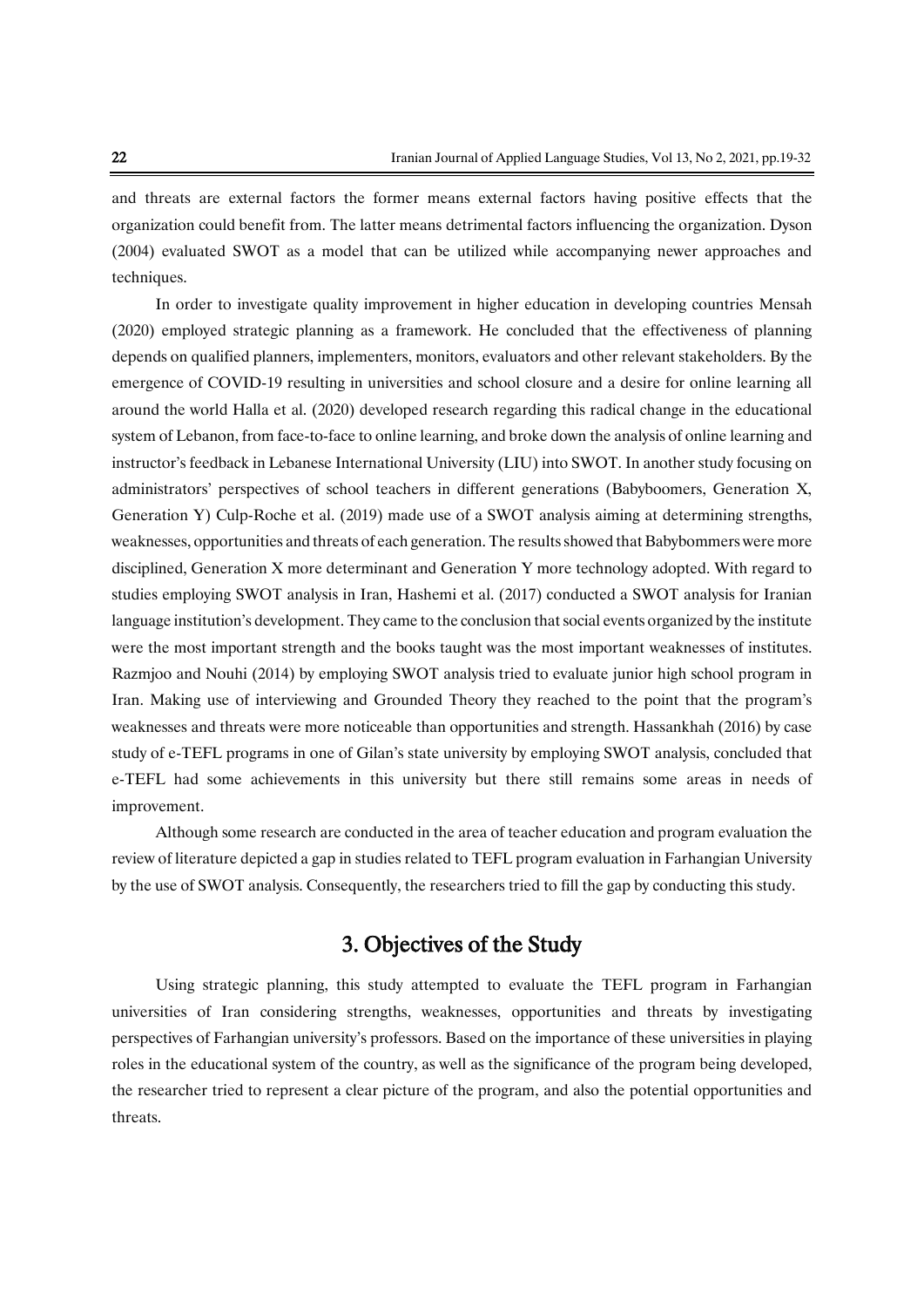## 4. Research Questions

- 1. What are the strengths of the TEFL program in Fahangian universities in Iran?
- 2. What are the weaknesses of the TEFL program in Fahangian universities in Iran?
- 3. What are the opportunities of the TEFL program in Fahangian universities in Iran?
- 4. What are the threats of the TEFL program in Fahangian universities in Iran?
- 5. What solutions will be achieved at the end of the study to enhance the quality of the TEFL program in Farhangian Universities in Iran?

# 5. Significance of the Study

The results of this study are expected to assist TEFL program developers and other decision-makers and stakeholders in Farhangian Universities in order to strengthen the positive aspects and lessen the detrimental effects of weaknesses, making use of opportunities and being aware of the threatening external factors as well; which will result in better-educating teacher students who are going to fulfil one of the purposes of education that is being taught effectively and successfully.

# 6. Methodology

This part includes subsections with regard to, participants, instrument, data collection and data analysis procedures.

#### 6.1. Participants

The participants were seven professors of the Farhangian University of Mazandaran; with sufficient knowledge of Farhangian Universities' policies and curriculum for TEFL students. Regarding the fact that researchers of this study held interview sessions, they felt data saturation by interviewing 7 professors of this university in a way that no more novel points of view were diagnosed by them; and they concluded that the number of participants suffices to fulfill the aims of the study. Their age ranged from 35 to 50, and their teaching experience ranged from 10 to 20 years. The participants of this study witnessed curriculum modifications two times within these years of experience. They were selected based on purposive sampling, and their demographic descriptions are provided in Table 1. As is stated by Ary et al. (2019) purposive sampling can also be called 'judgement sampling' (p.177). Purposive sampling is a type of non-probability sampling in which the belief behind its implementation is that the participants are judged to be a representative sample of the whole population (Ary et al., 2019).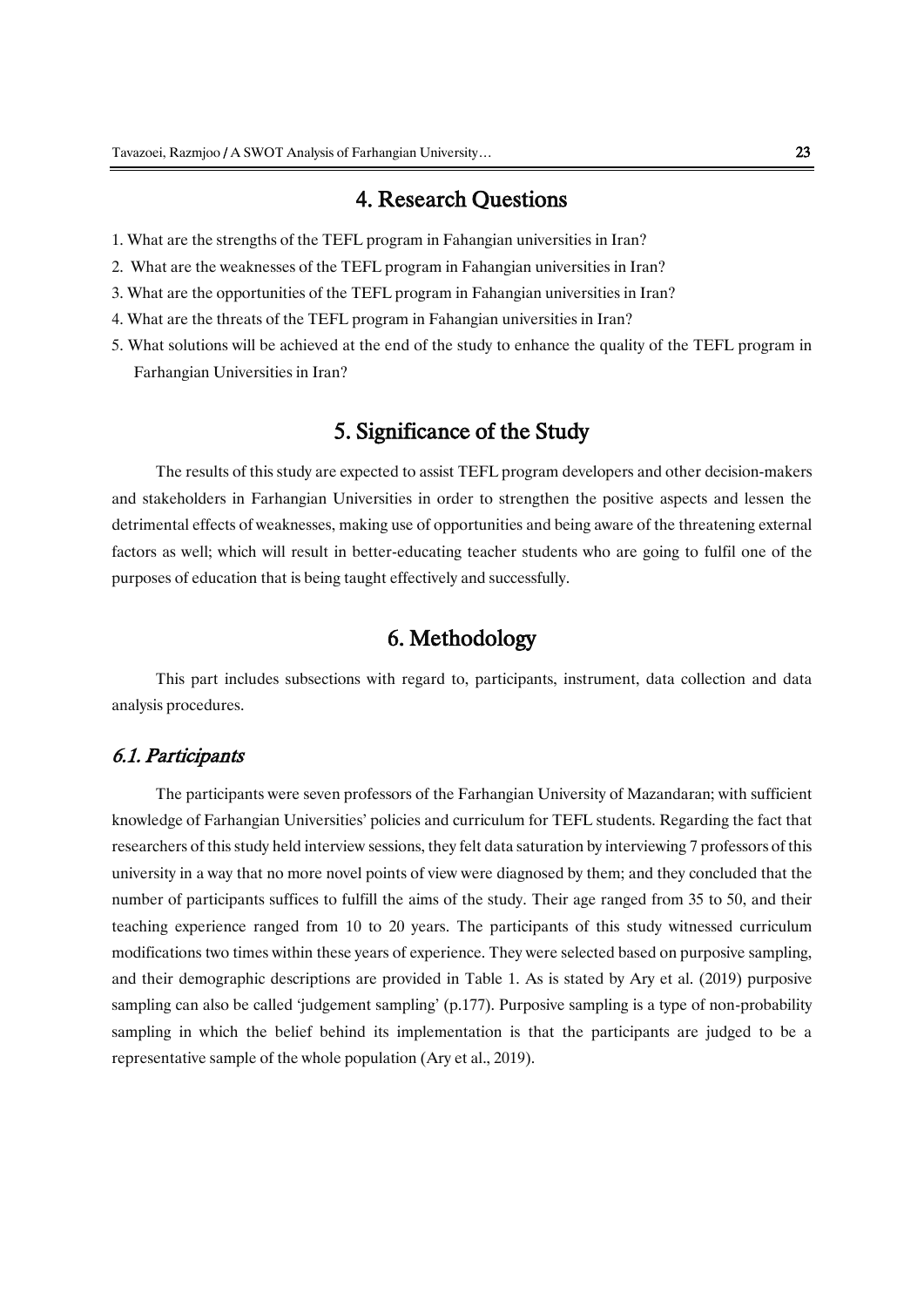| Participant | Field of education  | Degree | Experience | Age | Gender |
|-------------|---------------------|--------|------------|-----|--------|
| Mahmood     | English translation | Ph.D.  | 20         | 50  | Male   |
| Reza        | English teaching    | Ph.D.  | 15         | 43  | Male   |
| Mohammad    | English teaching    | Ph.D.  | 15         | 44  | Male   |
| Morteza     | English teaching    | Ph.D.  | 17         | 46  | Male   |
| Hanie       | English teaching    | Ph.D.  | 10         | 35  | Female |
| Fatemeh     | English teaching    | Ph.D.  | 15         | 42  | Female |
| Zahra       | English teaching    | Ph.D.  | 17         | 45  | Female |

### Table 1 Demographic Description of Participants

# 6.2. Instrument

The interview was developed as an instrument in order to conduct the study. This is a constructive way of gathering qualitative data which is widely used by researchers (Ary et al., 2019). Due to the difficulty of the face-to-face interview, the researchers decided to conduct some of the interviews virtually using the Adobe Connect program to have the opportunity of being involved in an online interview with participants who had agreed upon it. According to Ary et al. (2019) the structure of an interview can be categorized into three types a) Unstructured b) Partially/semi-structured c) structured. In this study semi-structured interview was employed; in a way that the questions were designed in advance, however, in some cases, the interviewer modified the questions expediently. The participants were interviewed, and their comments regarding the curriculum for TEFL students in Farhangian Universities were gathered by the researchers.

#### 6.3. Procedures

The phenomenology design, one of the qualitative research methods, was used in this study. A phenomenological study describes how an experience is perceived by people (Ary et al., 2019). The researcher seeks ways to comprehend how a particular phenomenon is perceived by specific participants. Based on Yıldırım and Şimşek (2013) in this design individuals have a complete awareness of the issue; however, shortage of facilitative information imposes the need for more investigations and illuminations. In this study SWOT analysis is implemented in order to "identify and improve the effects of external and internal factors "(Hill & Westbrook, 1997, p.47); which "S" Stands for strengths, "W" for weaknesses, "O" to represent opportunities and "T" deals with threats.

The interview was utilized in order to gain a better comprehension of Farhangian Universities curriculum for students majoring in English teaching through acquainting the participants with the nature of SWOT analysis. Seven questions based on general themes of the study namely, strengths, weaknesses, opportunities and threats were designed and they were sent to the participants in advance in order to be ready while taking part in interview discussion and gaining more insights by scrutinizing the answers as well.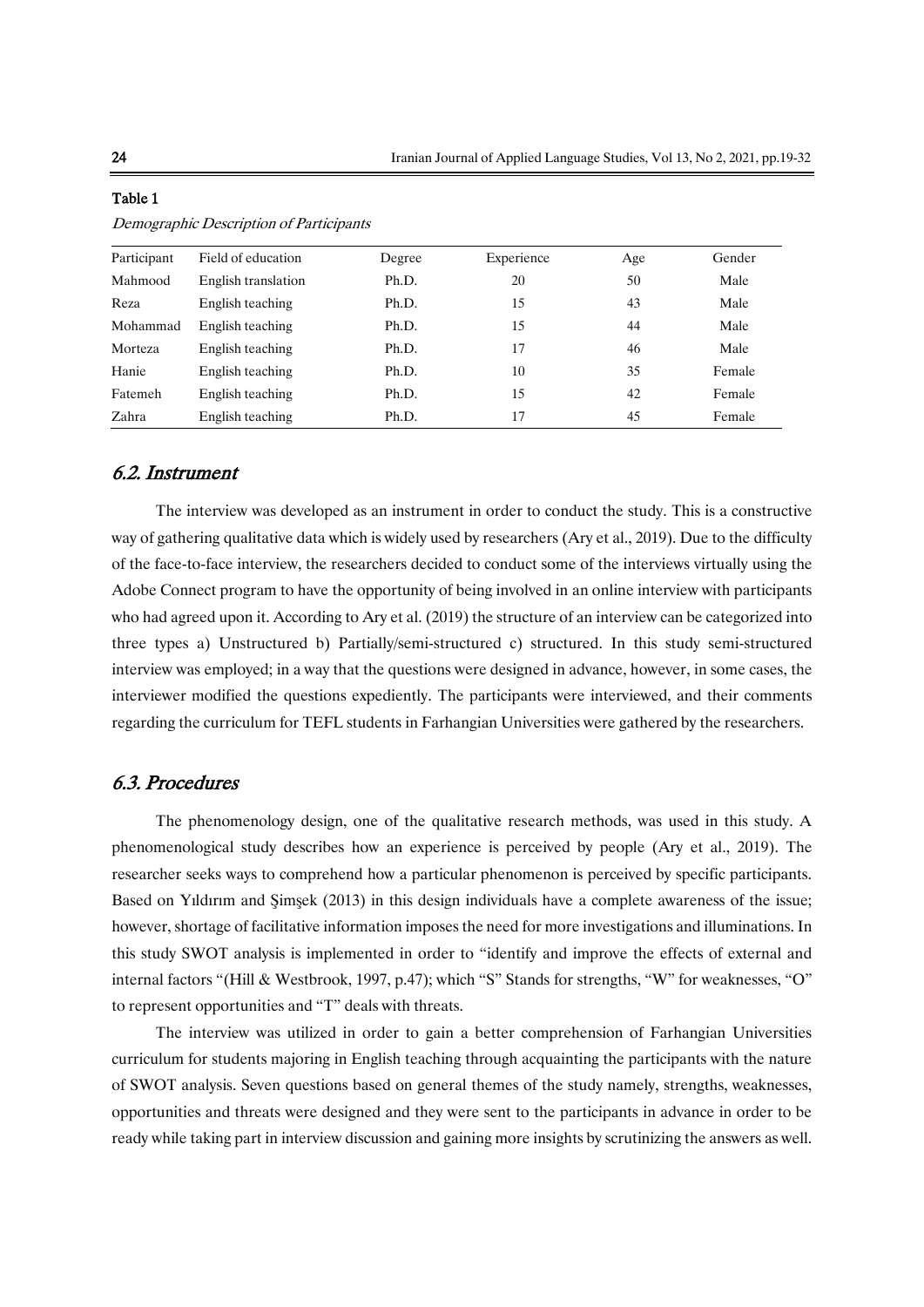Their viewpoints were recorded for further analysis. The interview took long between 30 to 40 minutes until no more information was noticed by the researchers or uttered by participants.

### 6.4. Securing Reliability and Validity

According to Ary et al. (2019), several strategies could be employed in securing credibility and dependability in qual studies. One of them is member check; after data transcription, they were given back to participants to check for revision or correction in case of misunderstanding. It is called referential adequacy of the research; meaning that:" degree to which participants' viewpoints, thoughts, feelings, and experiences are accurately understood" (ibid, 443). The other strategy that can be employed is using many low-inference descriptors, or in another way direct quotations from participants in order to familiarize the readers better with participants' point of view (ibid). One way of securing the dependability, the consistency of results, is by the use of profound documentation of procedure of the study or better to say using an audit trail in order to allow another researcher to conduct the process of examination of the study another time (ibid).

#### 6.4. Data Analysis

The researchers utilized three types of coding procedures, namely, open, axial and selective (Glasser & Strauss, 1967; Strauss & Corbin, 1998). At first, data was codified as open coding to perceive the shared concepts. In this stage, the researcher seeks units of meaning which might be modified in later stages (Ary, 2019). In the second stage, tentative categories should be developed. Finally, in the selective stage categories were related and grouped to themes being developed.

# 7. Results

The data analysis section of a qualitative study is through an iterative process of going back and forth between data collection and analysis procedure in order to gain a deeper insight into the issue under investigation (Dorney, 2007). By this process of iteration, the researchers tried to develop a SWOT matrix based on participants' views. That is depicted in Table 2.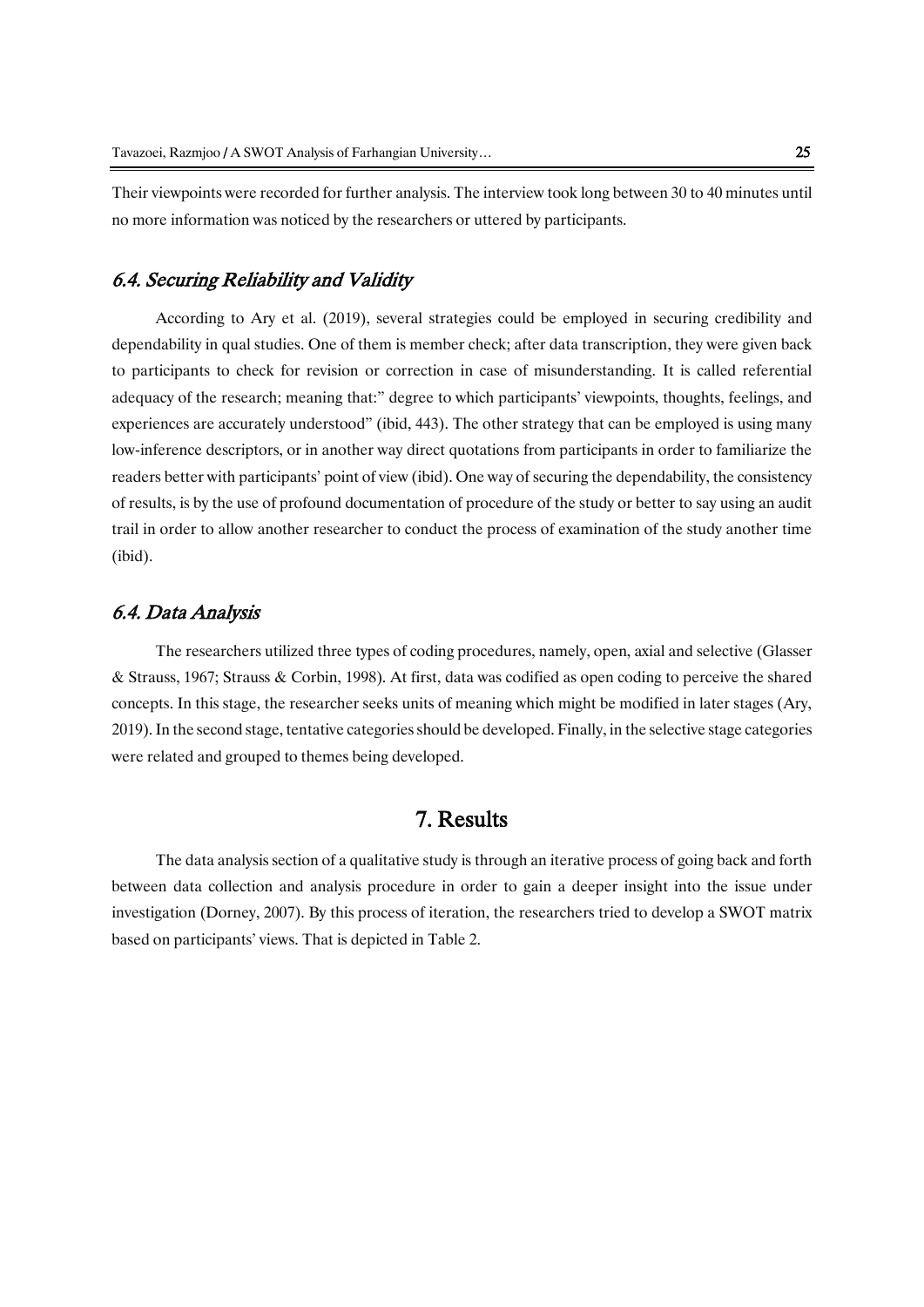| Strengths                                                                 | weaknesses                                            |
|---------------------------------------------------------------------------|-------------------------------------------------------|
| Courses are suitable for teaching $(n=4)$                                 | Misplacement of courses $(n=7)$                       |
| Students are creative and smart $(n=2)$                                   | Pre-requisites are not observed $(n=6)$               |
| Students are good at English $(n=2)$                                      | Professors are not knowledgeable $(n=6)$              |
| Courses are unique in nature $(n=1)$                                      | Lack of faculty members $(n=6)$                       |
| Courses are up-dated $(n=1)$                                              | Various types of education courses $(n=4)$            |
| Practicum courses are well-designed $(n=1)$                               | Practicum courses are not well-practiced $(n=4)$      |
| A practice for qual research $(n=1)$                                      | Professors are not assessed and observed $(n=3)$      |
|                                                                           | Lack of cooperation between schools and FUTEU $(n=3)$ |
|                                                                           | Courses needs lots of energy to be instructed $(n=1)$ |
|                                                                           | Skill separation is not acceptable $(n=1)$            |
| Opportunities                                                             | Threats                                               |
| Maintain relationship with other countries, experts, Teacher<br>$\bullet$ | Debilitative procedure of students' selection $(n=4)$ |
| training centers $(n=7)$                                                  | Formality of practicum courses $(n=2)$                |
| Establishing schools specified for FUTE $(n=4)$<br>$\bullet$              |                                                       |
| Inclusion of some courses and exclusion of some others $(n=4)$            |                                                       |
| Specifying syllabus $(n=1)$                                               |                                                       |

Table 2

SWOT Matrix of the Views of Participants Based on TEFL Curriculum in Farhangian University

As it is depicted in Table 2, the views of the professors participating in this study focusing on the evaluation of the TEFL program in Farhangian University are listed as strengths, weaknesses, opportunities and threats. As a result of the analysis, it was seen that professors considered 7 aspects of the curriculum's strengths, 10 different views of weaknesses, 4 measures acting as opportunities and finally, 2 views about threats. However, the statements in which the professors expressed the most views on the strengths, weaknesses, opportunities, and threats of the theoretical courses respectively; "suitable courses for teaching exclusively  $(n=4)$ ", "course misplacement  $(n=7)$ ", "Maintain relationship with other teaching centres, experts, universities  $(n=7)$ " and "debilitative procedures of students' selection  $(n=4)$ ".

### Step 1: open coding

Due to the huge amount of data, codification is used to better organize the information. This stage deals with iterative processing of reading transcribed data to gain a profound comprehension of viewpoints common among participants. These codes were named based on the exact words of the participants. For example, one of the participants mentioned that: "It is good to add some courses and exclude the ones with overlaps"; his viewpoint was labelled under the title of 'course inclusion and exclusion'. Some examples are provided in Table 3.

Table 3

Open Coding of Transcription of Participants Viewpoints on TEFL Curriculum in Farhiangian University

| Extracted paragraphs                                                                              | Open coding                      |  |
|---------------------------------------------------------------------------------------------------|----------------------------------|--|
| "We need to conduct comparative studies with other countries"                                     | Connection with other countries  |  |
| "An aptitude test must be considered for students' entrance"                                      | Selection based on aptitude test |  |
| "Students of this university are really creative and smart, not any professors could enrich them" | Students' talent and creativity  |  |
| "I criticize the horrible procedure of instructor employment in Farhangian University"            | Professors' unemployment         |  |
| "Some courses are unique in Iran or even the world"                                               | Appropriacy of courses           |  |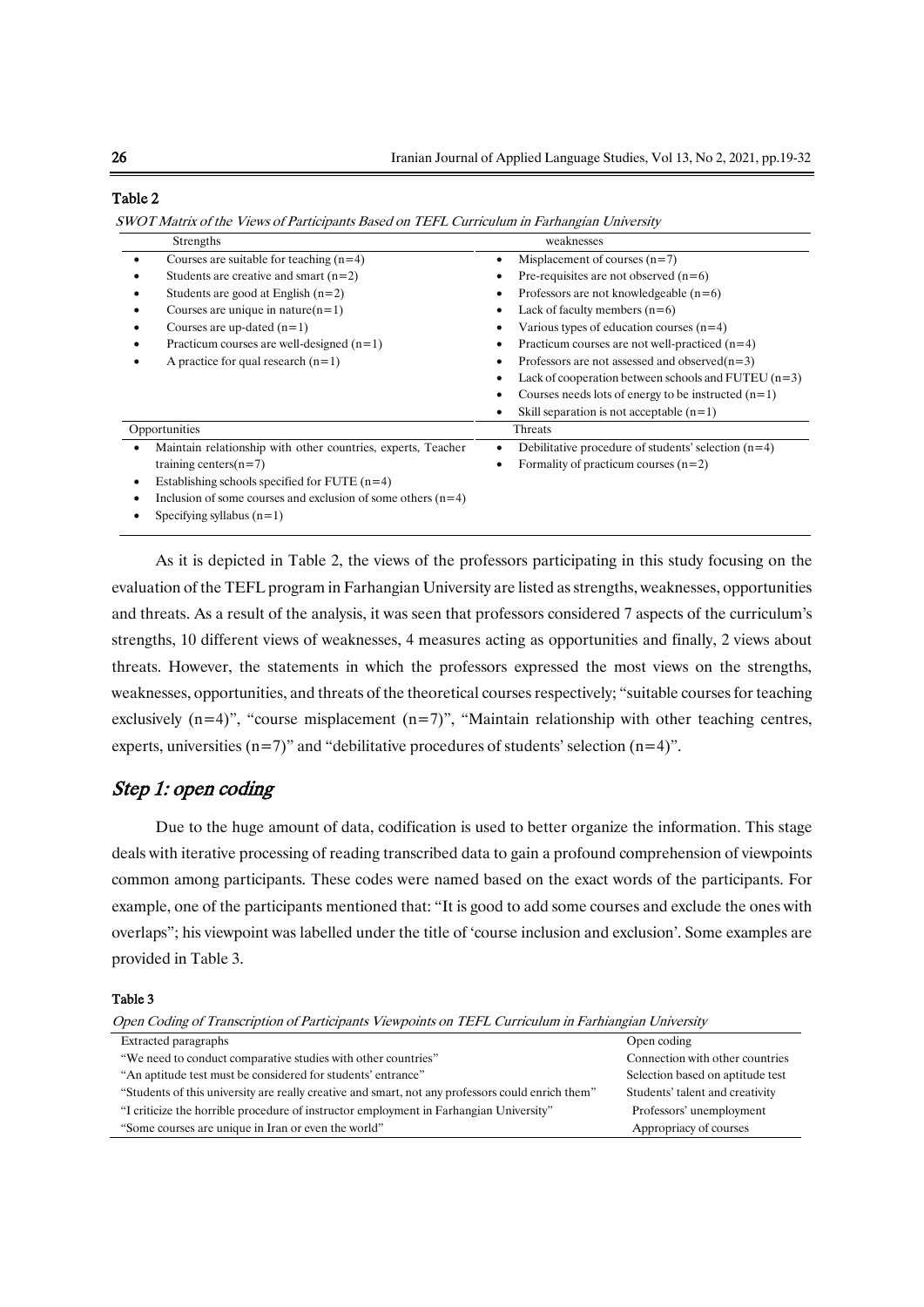### Step 2: Axial Coding

This stage deals with the development of categories, and making connections among categories being developed (Ary et al., 2019). In this study several categories have appeared; which is depicted in Figure 1. Some examples of open coding being cumulated to represent categories are also provided in table 4. Regarding strengths two categories were extracted based on participants' comments: a) students b) courses. One of the participants mentioned that:

"Konkoor gives us good products".

Or the other one, who conducts courses regarding the usage of technology in English classes in Farhangian University of Mazandaran, claimed that: "We have unique courses in Farhangian, you will not find any university that runs three courses based on the use of technology in English classes even around the world".

Participants of this study repeatedly mentioned that generally they believe that the problem is how the curriculum is put into action, not the curriculum itself. Their comments based on weaknesses were categorized under 3 major sections: a) professors b) course design c) practicum courses. One of the professors stated that: "no matter how well curriculum is designed, it will not be effective and useful until being conducted by proficient, knowledgeable professors".

Focusing on course design participants frequently mentioned 'course misplacement' as one of the most detrimental aspects of the curriculum. "Freshmen students should take part in a course of material development, which needs some pre-requisites and background knowledge that a newly comer student would not grasp the essence of this course completely".

Also, practicum courses were among the focus of participants as one factor causing curriculum flaws. One of the professors remarked that: "Our practicum is well designed, but not well practised". Or the other one radically blaming practicum courses as: "a place for motivation slaughter".

Participants of this study also reflected upon two categories under the general theme of threats. One of them is students' selection, and the other one is the way practicum courses are done fundamentally. One of the professors deliberately mentioned that: "posing a positive personality with decent family members and history exclusively, is not enough to decide that an applicant is well-suited for teaching", and the other one focusing on practicum courses stated that: "The matter of practicum courses that are being conducted as a formality, will definitely be a major threat for future".

Professors who took part in this study mentioned several procedures as opportunities to make use of them in order to enhance the quality of the curriculum plan. For example, one of them mentioned that: "we need to maintain our connection with the world; it is surely inevitable". Or another one believed that: "It is good to have schools under the observation of Farhangian Universities being established near these universities to employ teachers who graduates from these universities and students have access to them to accomplish their practicum courses as well".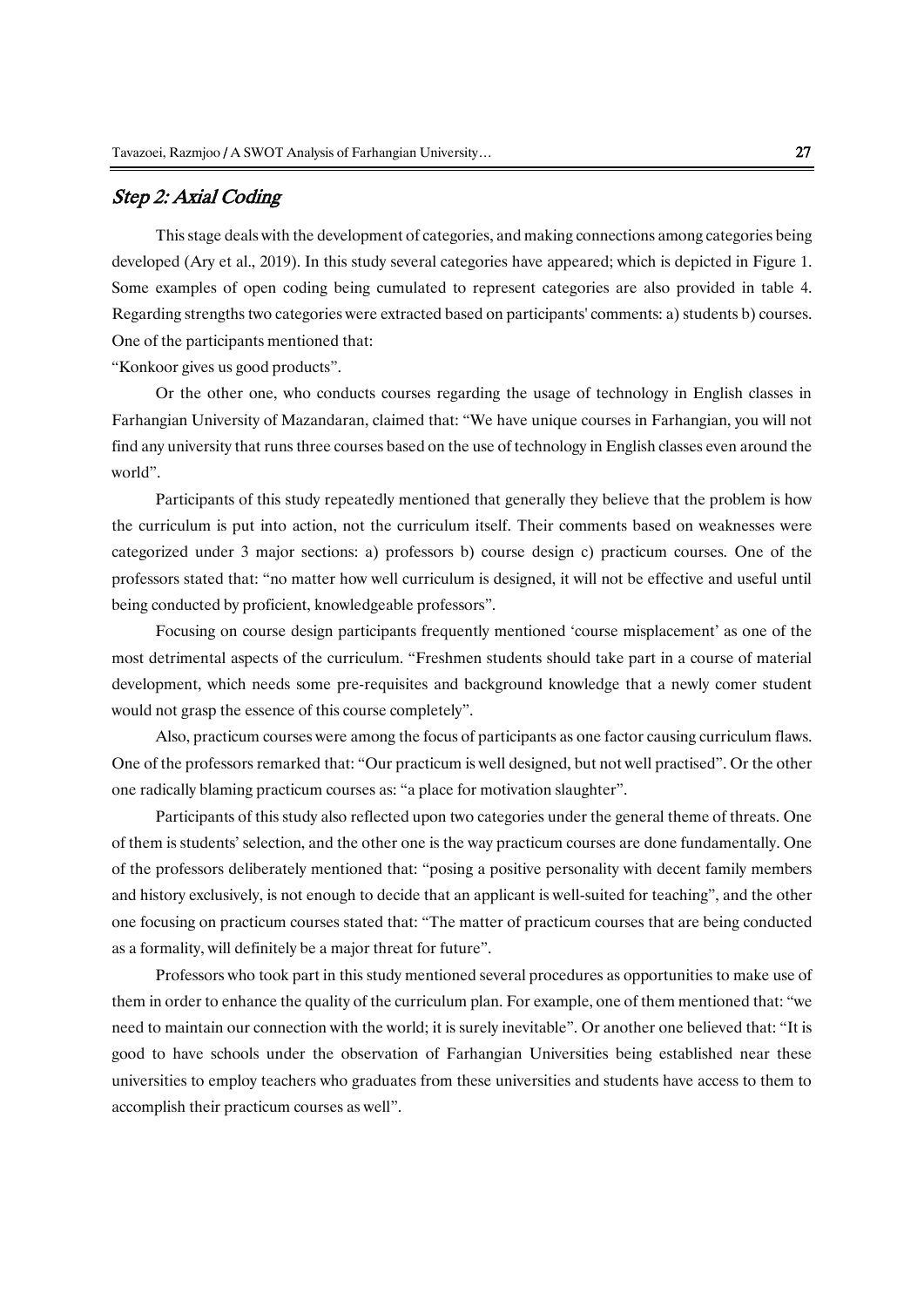#### Figure 1

Schematic Representation of Categories of Codifications



#### Table 4

Axial Coding and Categories Based on Transcription of Participants Viewpoints on TEFL Curriculum in Farhangian University

| Axial coding                                                      | categories                           |  |
|-------------------------------------------------------------------|--------------------------------------|--|
| Lack of Pre-requisites for some courses                           |                                      |  |
| High number of education courses                                  | Inappropriate Course design          |  |
| Course misplacement                                               |                                      |  |
| Lack of assessment for professors                                 |                                      |  |
| Subjectivity of professors                                        | Inefficiency of professors           |  |
| Lack of faculty members                                           |                                      |  |
| Lack of expert professors                                         |                                      |  |
| Lack of aptitude tests for students                               |                                      |  |
| Focusing more on capabilities of students rather than family back | Student selection                    |  |
| ground in their selection                                         |                                      |  |
| Up-date courses                                                   |                                      |  |
| Courses specialized for teaching                                  | Appropriate specification of courses |  |

#### Step 3: Selective Coding

In this stage categories in the previous step are put into "themes". Meaning that these categories are scattered among 4 major themes of the study including strengths, weaknesses, opportunities and threats.

All the participants of this study agreed upon the fact the curriculum itself is acceptable, and changes are adequately retained; however, there are several other factors that directly affect the process of actualization the curriculum; meaning that, they did not consider the curriculum a problem, but a package of factors is effective in boosting the efficiency of the curriculum.

As it is shown in figure 2, evaluation of TEFL curriculum of Farhangian Universities suffered from weaknesses more than strengths while the participants believed in several sources to consider them as opportunities to assist in modifications with regard to the program being developed.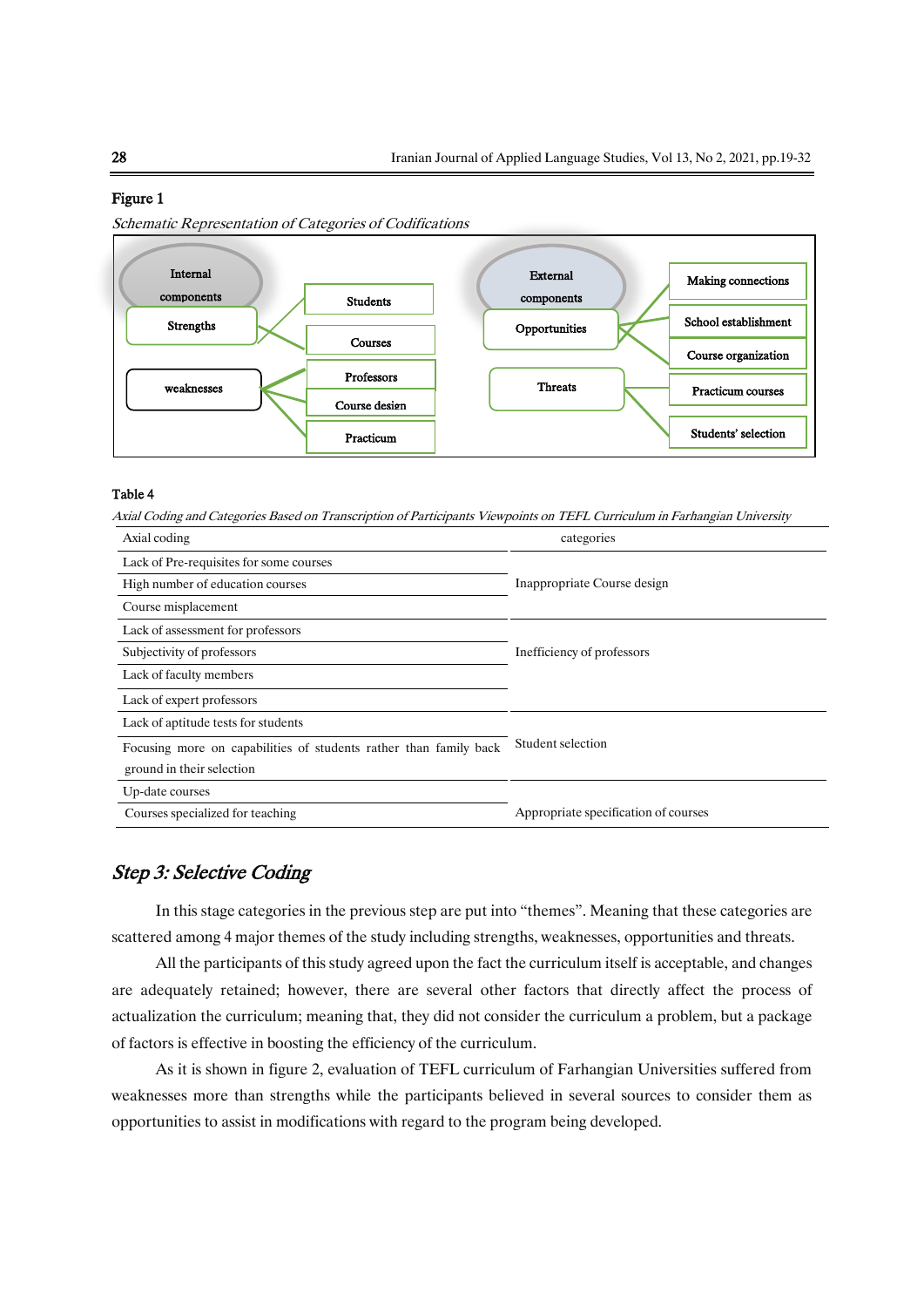#### Figure 2





#### 8. Discussion

The results of this study are in line with Maasoumpanah et al. (2017). They also, believed that the TEFL program in Farhangian Universities did not suffice to address educational and administrative needs, and there are some theory-practice gaps as well. In another research conducted by Maasoumpanah et al. (2019) based on evaluation of practicum courses at Farhangian University, it was found that the way practicum courses are implemented was not satisfactory; which is in total accordance with the results of this study. Hejazi et al. (2018) also, in their SWOT analysis of the implementation of lesson study as one of the 4 practicums in Farhangian University concluded that not sufficient knowledge and skill to teach their students in this university acts as one of the weaknesses to be considered. With regard to appropriately designed practicums in Frahangian University and obstacles on the way of its implementation; there is another study which is in total agreement with the current study conducted by Safarnavadeh et al. (2019); that the practicum courses as internship program are satisfactory, but there are some impediments to their application. The participants of this study, also believed that based on modifications undergone by the program and the emergence of its improved version since 2014, the changes are constructive; but the existence of some obstacles is inevitable, including lack of expert professors to handle practicum courses, inappropriate schedule for these courses, lack of concordance with school academic year, idealistic philosophies behind practicum courses, and the most significant one which was frequently mentioned by participants, scarcity of schools with the pertinent atmosphere for teacher-students. It should be mentioned that based on students' points of view with regard to professors of Farhangian University in a study carried out by Badele (2020), students viewed professors' level of guidance, learning ethics and components of learning and teaching desirable.

In another study conducted by Keikhannezhad et al. (2017) focusing on the evaluation of elements of these universities' curriculum on the basis of high-level documents, they found that further actions are needed, including employment of elite faculty members, steering teacher-students toward creative thinking, maintaining and establishing affairs with other universities around the world and adherence to qualitative norms specifically in acceptance of teacher-students. As it was mentioned before establishing a relationship with other countries and employment of knowledgeable professors are among the focus of attention in this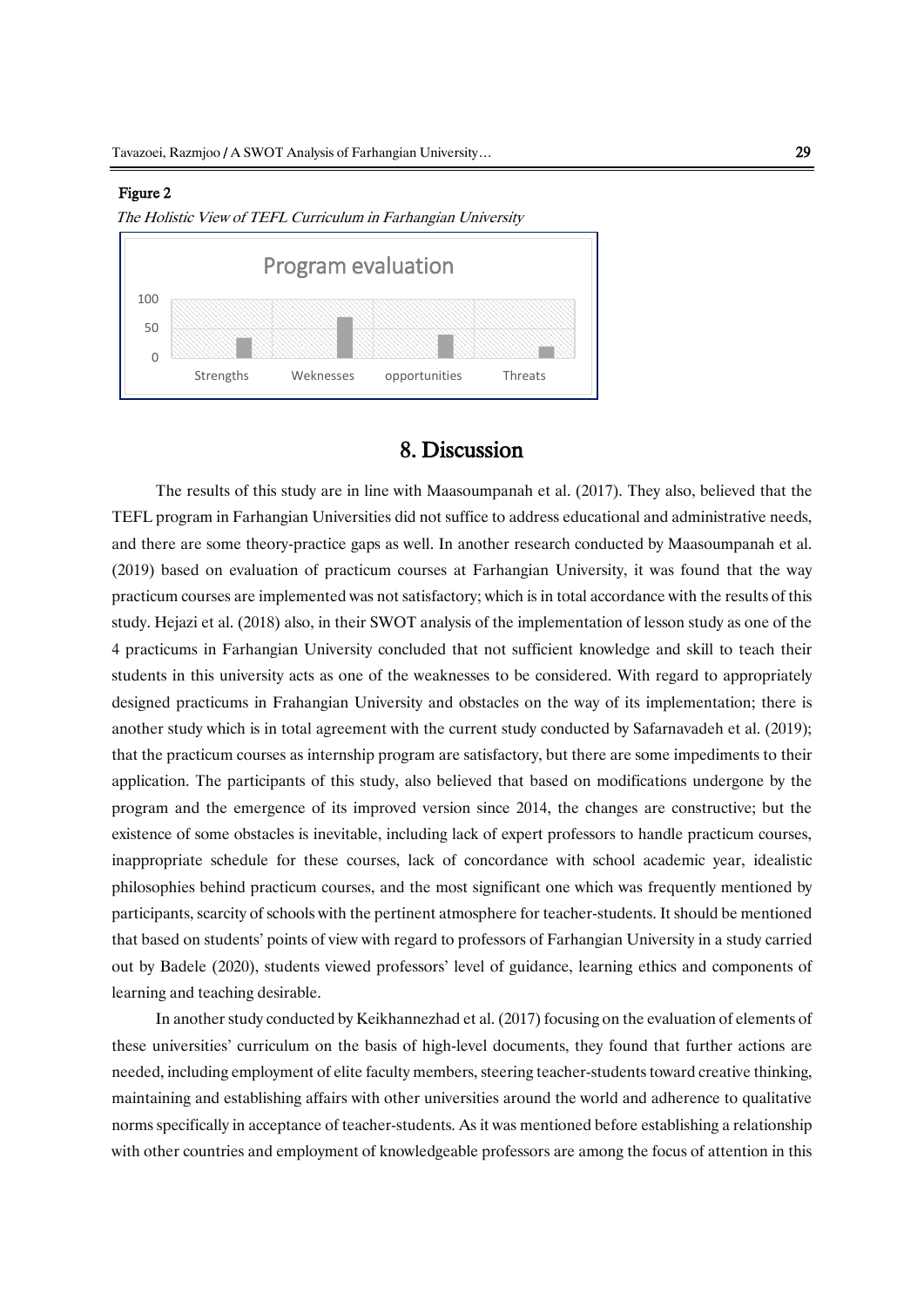study as well. Participants of this study unanimously mentioned the significant role of professors in the better implementation of strategies well-suited for designed courses. They also criticized the isolated atmosphere of this university, and the lack of its cooperation or connection with other teacher training centres even in Iran, and around the world.

# 10. Conclusion and Implications

Concerning research questions being raised, it was concluded that the most significant weakness of the Farhangian Universities TEFL program are the matter of course misplacement. All the participants of this study unanimously believed that implementing a course like philosophy of teaching or material development for freshman students is an issue which causes professors to provide students with a plenteous amount of pre-requisite theories and content knowledge which leads students into more hesitation and confusion consequently. They, also believed that practicum courses are well designed on paper, however, due to the lack of experts and assessment of professors' course conduction in Farhangian Universities, these practicum courses are not enriched and well-practised. The participants of this study mentioned many obstacles on the way of practicum courses along with professors' lack of knowledge, such as lack of cooperation and collaboration between Ministry of Education and Farhangian Universities, shortage of schools with a suitable and welcoming atmosphere for teacher-students, the mode of practicum reports, as one of the participants claimed that the students are instructed in English, but they have to represent their final results in Persian. These are the reasons why practicum courses, if not appropriately s practised, will shift their function as a place for teacher-students demotivation. Participants of this study proposed that choosing specific schools to cooperate with Farhangian Universities is the best solution in order to assist students in better accomplishment of their practicum courses. Another weak point of the program that was frequently mentioned, was its idealistic nature. Participants of this study exemplified some aspects of the curriculum that is too idealistic and difficult to achieve.

Participants of this study believed that generally, the courses are appropriate for teaching and Farhangian Universities tried to make the connection between theory and practice by instructing students who are talented and knowledgeable. On the other hand, they saw threats regarding the procedure of students' selection and their entrance into these universities. They surely claimed that the procedure needs modifications since these universities are losing their chance regarding the refusal of some students' acceptance based on family history and religious issues.

The results of this study could assist program developers and stakeholders in Farhangian Universities to modify conditions for better application of the program; although its last refinement made it more suitable for the educational system of Farhangian Universities, it needs the removal of obstacles and some modifications to result in better employment of the curriculum. As Farhangian Universities play a crucial role in training soon-to-be teachers, the curriculum of this university possesses a significant role in the illumination of training procedures, and enhancement of the educational system to some extent.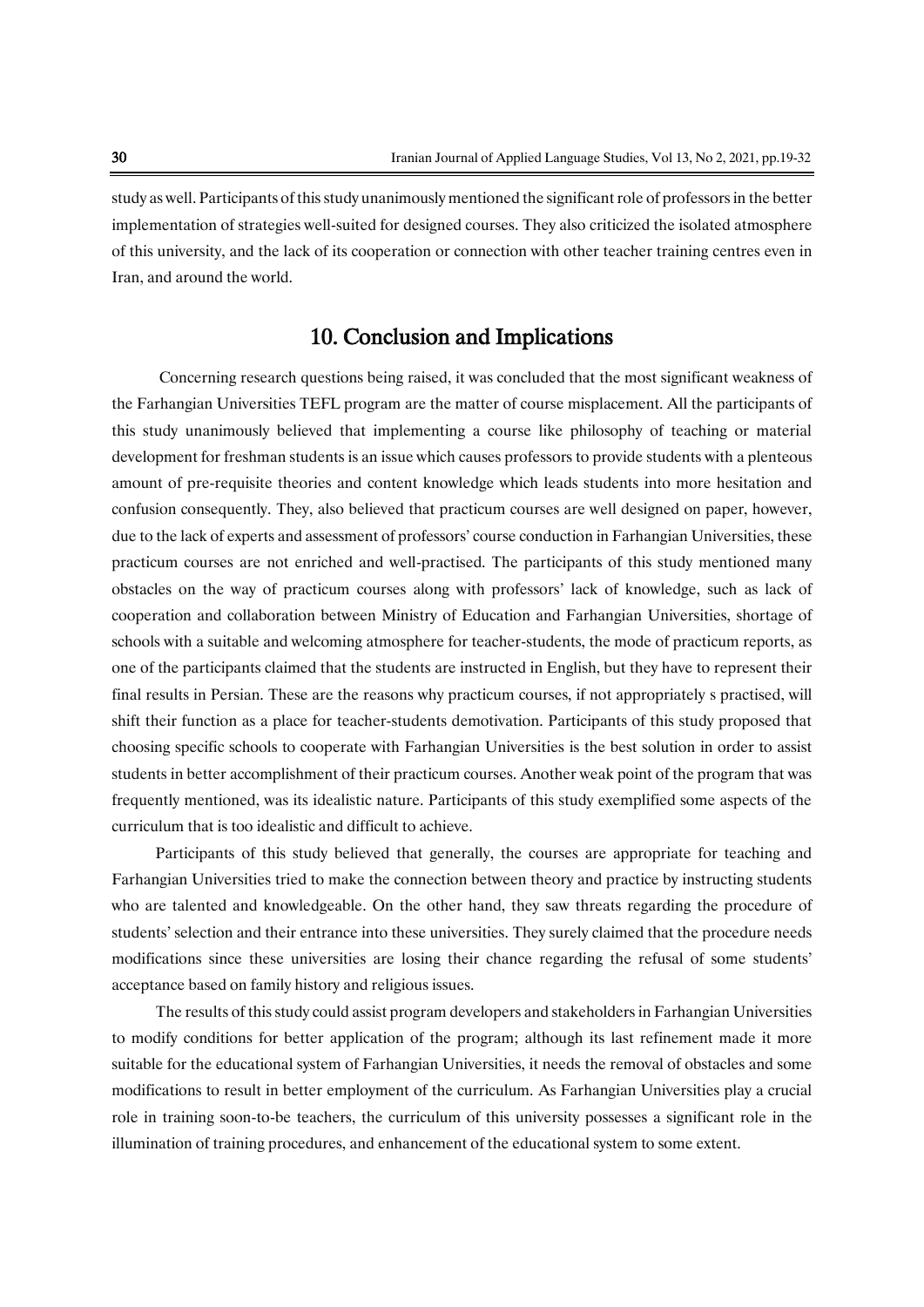# Reference

- Ahmadian Jelodari, M., Alam, S., & Nowzari, V. (2019). Designing strategic plan of general directorate of physical education of the Farhangian University based on the 1404 landscape document. Research on Educational Sport, 7(17), 253-276. https://doi.org/10.22089/res.2019.6402.1539
- Allison, M., & Kaye, J. (2005). Strategic planning for nonprofit organizations (2nd ed.). John Wiley & Sons
- Ary, D., Jacobs, L. C., Razavieh, A., & Sorensen, C. (2019). Introduction to research in education (10th ed.). Thomson Thomson.
- Badeleh, A. (2020). Farhangian University faculty members' prioritization of their job responsibilities and evaluation of their performance by student-teachers. Research in Teacher Education (RTE), 3(1), 91-107.
- Bolby, S., Pamuk, I., Temir, T., Dogan, C. (2018). Issues in pre-service and in-service teacher training programs for university English instructors in Turkey. Journal of Language and Linguistic Studies, 14(2), 48-60.
- Culp-Roche, A., Hmpton, D., Hensley, D., Thaxton-Wiggins, A., & Fruh, Sh. (2020). Generational differences in faculty and student comfort with technology use. Original Research Article, 6(1), 1-6.
- Darling-Hammond, L. (2000). Teacher quality and student achievement: A review of state policy evidence. *Education* Policy Analysis Archives, 8(1), 1-44.
- Dickson, P. R. (2002, June 11-13). Dynamic versus static SWOT analysis [Paper Presentation]. American MarketingAssociation Conference, Chicago, IL, USA.
- Dornyei, Z. (2007). Research method in applied linguistics. Oxford university press.
- Dyson, R. G. (2004). Strategic development and SWOT analysis at the University of Warwick. European Journal of Operational Research, 152(3), 631-640.
- Estiri, D. (1995). Curriculum Development: Proceedings of the international conference on management education, Department of Education in Tehran
- Felter, M. (1999). High school staff characteristics and mathematics test results. Education Policy Analysis Archives, 7, [https://epaa.asu.edu/epaa/v7n9.html.](https://epaa.asu.edu/epaa/v7n9.html)
- Glaister, K. W., & Falshaw, J. R. (1999). Strategic planning still going strong. Long Range Planning, 32(1), 107-116.
- Hashemi Torujeni, S.,M. ( 2017). Strengths, weaknesses, opportunities and threats (swot) analysis and strategic planning for iranian language institutions development. Journal of Applied Linguistics and Language Research, <sup>4</sup>(2),139-149.
- Hassaskhah, J. (2016). A SWOT analysis of e-TEFL Curriculum: A case study. *Iranian Journal of English for Academic* Purposes, 5(1), 114-132.
- Hill, T., & Westbrook, R. (1997). SWOT analysis: It's time for a product recall. Long Range Planning, 30(1), 46−52. [https://doi.org/10.1016/S0024-6301\(96\)00095-7](https://doi.org/10.1016/S0024-6301(96)00095-7)
- Hejazi, A., & Bakhtiari, A. (2018). Phenomenological analysis and evaluation of the perception and experience of the faculty members and instructors of Farhangian University from the implementation of the lesson study program in teacher training. Journal of Research And Planning In Higher Education, 24(3), 53-76. https://www.sid.ir/en/journal/ViewPaper.aspx?id=710723
- Iranmehr, A., Atai, M., Babaii, E. (2018). Evaluation of EAP programs in Iran: Document analysis and expert perspectives. Applied Research on English Language, 7(2), 171-194. https://doi.org/10.22108/are.2018.104481.1123
- Kashef, M. (1999). An investigation of the efficacy of the new teacher training Physical Education [Unpublished master 's thesis]. Tarbiyat Modarres University.